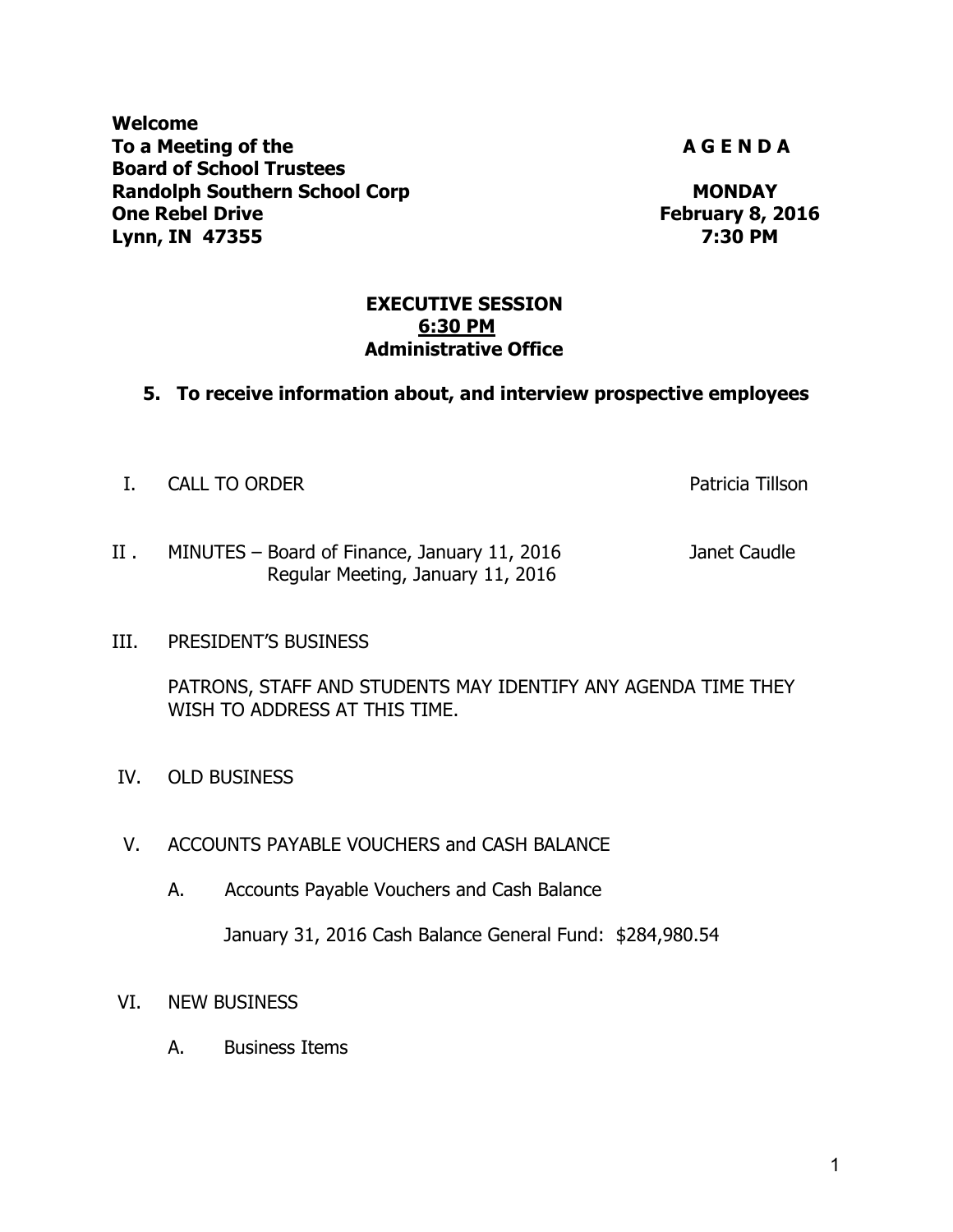1. Outstanding Checks

Superintendent and Corporation Treasurer request the Board of School Trustees approve the following outstanding checks for receipt into the General Fund. These checks have been outstanding for more than two years.

Check #8378 dated 5/21/2010 for \$377.33 Check #9301 dated 4/8/2011 for \$100.10 Check #9969 dated 11/14/2012 for \$79.00 Check #10065 dated 1/27/2012 for \$56.00 Check #10304 dated 2/27/2013 for \$64.85 Check #761 dated 11/13/2013 for\$15.05

2. Review of and Renewal of Property/Casualty/Workman's Comp Insurance as presented by Thompson Insurance Group.

 Package for Property. Casualty, and Workmen's Compensation for 3-1-2016 through 2-28-2017 at \$55,470. This is a 2.68% decrease from 2015-2016.

3. Girls on the Run Program for Elementary Girls

Superintendent and Elementary Principal recommend the Board of School Trustees approve the use of the Elementary Cafeteria and hallways for Girls on the Run program on Tuesday and Thursday afternoons starting February 16 through May 5, 2016. Contact person is Shelly Price. Facilitator is Ceann Bales. YMCA funds the program, no cost to students. Certificate of Insurance is on file.

- 4. Memorandum Of Understanding to Master Contract: Performance Grant Award 2014-2015 Professional Compensation 25<sup>th</sup> Payroll
- 5. Rainy Day Fund Resolution

Superintendent recommends the Board of School Trustees approve payment of \$5149.26 from Rainy Day Fund for teacher base increase and to satisfy the Memorandum of Understanding indicated above in Item VI.A.4.

6. Health Consortium Withdraw Resolution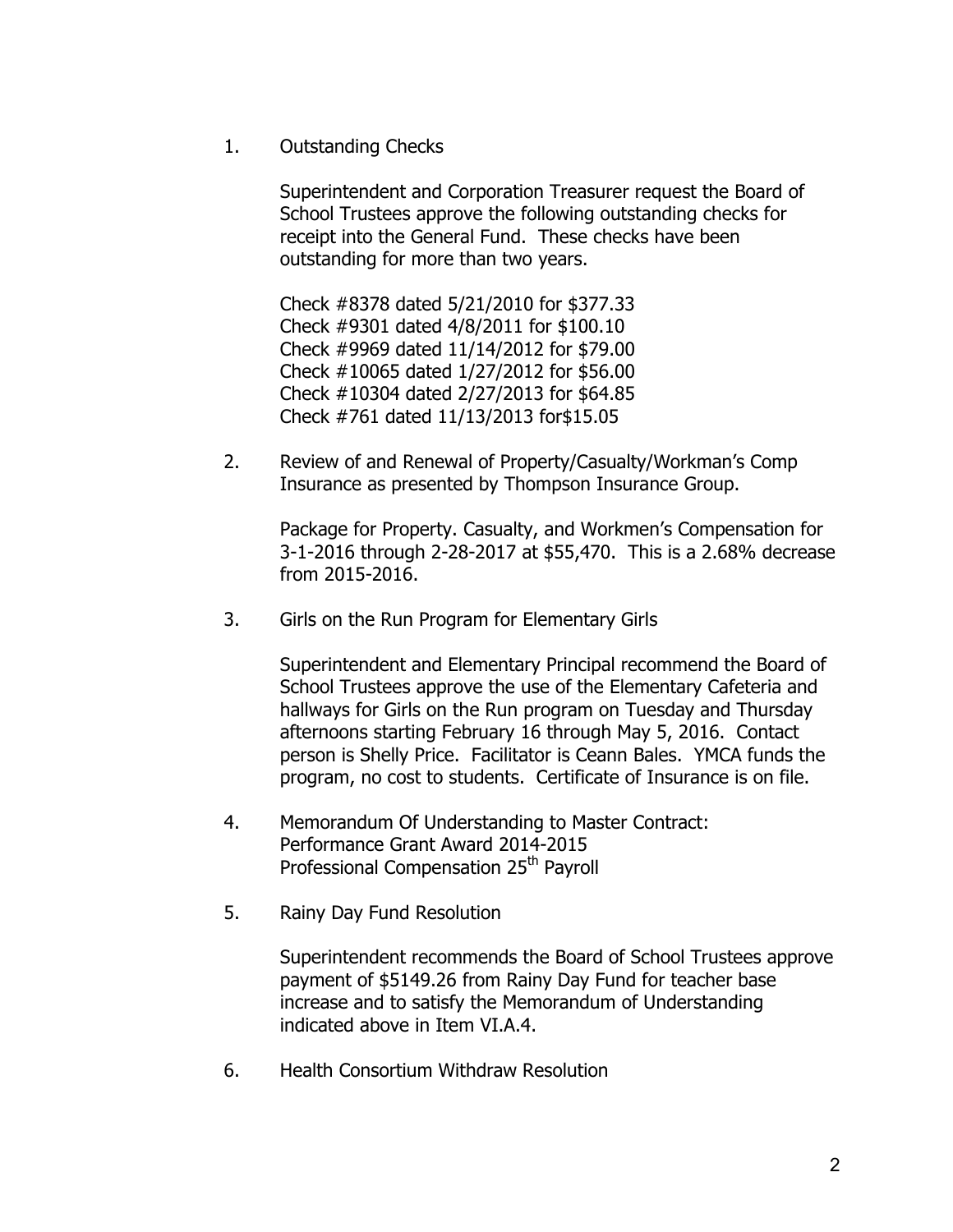- B. Personnel Items
	- 1. Superintendent recommends the Board of School Trustees approve the following personnel items:
		- a. Resignation of Lavetta Conner from the Cafeteria staff effective January 29, 2016.
		- b. Retirement Request from Annette Root as Food Service Director effective the end of the 2015-2016 school year after 28 years of service.
		- c. FMLA/Temporary Leave of Absence Amy Knotts

Superintendent and Elementary Principal recommend the Board of School Trustees approve Amy Knotts' request for a temporary leave of absence through the end of the current school year.

- C. Fund Raisers
	- 1. Superintendent and Jr./Sr. High School Principal recommend the Board of School Trustees approve the following fund raisers
		- a. Wrestling Team to sell Valentine Day Flowers during lunch hours the week of February 8-12, 2016 with anticipated revenue of \$100 to be used for equipment needs.
		- b. Jr./Sr. Class to sell Little Caesars Pizza Kits February 7 through February 23, 2016 with anticipated revenue of \$1000.00 to be used for Jr./Sr. Class Trip expenses.
		- c. Jr. Class to hold a Bingo Night for the general public on a night during the week of March 7-10 with anticipated revenue of \$500 for prom expenses.
	- 2. Student Council Homecoming Final Report

Anticipated income for this event was \$700.00 and actual income was \$900.00.

D. Facility Requests

Approve Spartanburg Alumni Banquet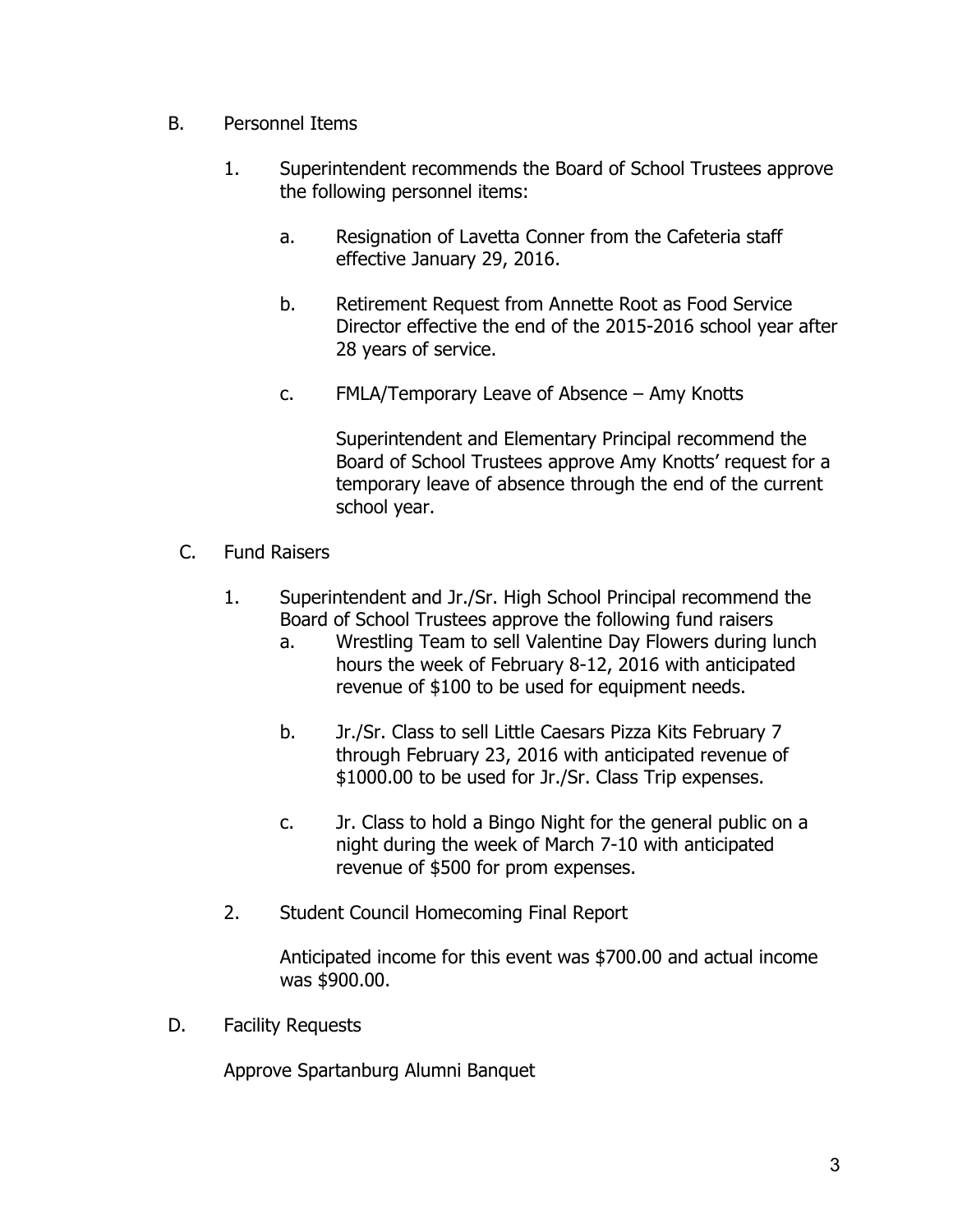Superintendent recommends the Board of School Trustees approve the Spartanburg Alumni Banquet on May 7, 2016 in the Jr./Sr. High School Cafetorium from 5:00 PM to 9:30 PM.

- E. Field Trips
- F. Curriculum
	- 1. Early Intervention Grant

Elementary Principal and Superintendent recommend the Board of School Trustees approve the 2015-2016 Indiana Literacy Early Intervention Grant as presented. If the grant is awarded to RSE, the School Corporation will be responsible for purchasing one early intervention kit and the IDOE will provide \$9,955.00 toward three additional kits and professional development.

2. Digital Learning Grant

Superintendent and Tech Board Committee recommend the Board of School Trustees approve the Digital Learning Grant application for \$75,000.00. This grant will increase STEM opportunities by furthering the digital curriculum through robotics, coding, and google cardboard. The grant also completes the 1-1 initiative by providing K-2 with devices.

- G. Board Policy
	- 1. Board Policy Updates

Superintendent recommends the Board of School Trustees approve the second reading of the following updated board policies from NEOLA:

8660, 9160, 8455, 8470, 8550, 7310, 8330, 8400, 8420, 5530, 6152, 6520, 7300, 5130, 5200, 5320, 5460, 1422, 3260, 3122, 4122, 1543, 1662, 3362, 4362, 5517, 1411, 3211, 4211, 2700, 5111, 5112, 1521, 3121, 4121, 8121, 3120.06, 3124, 3140, 3141, 3142, 3220, 2221, 2411, 2510.

- H. School Board
- I. Job Descriptions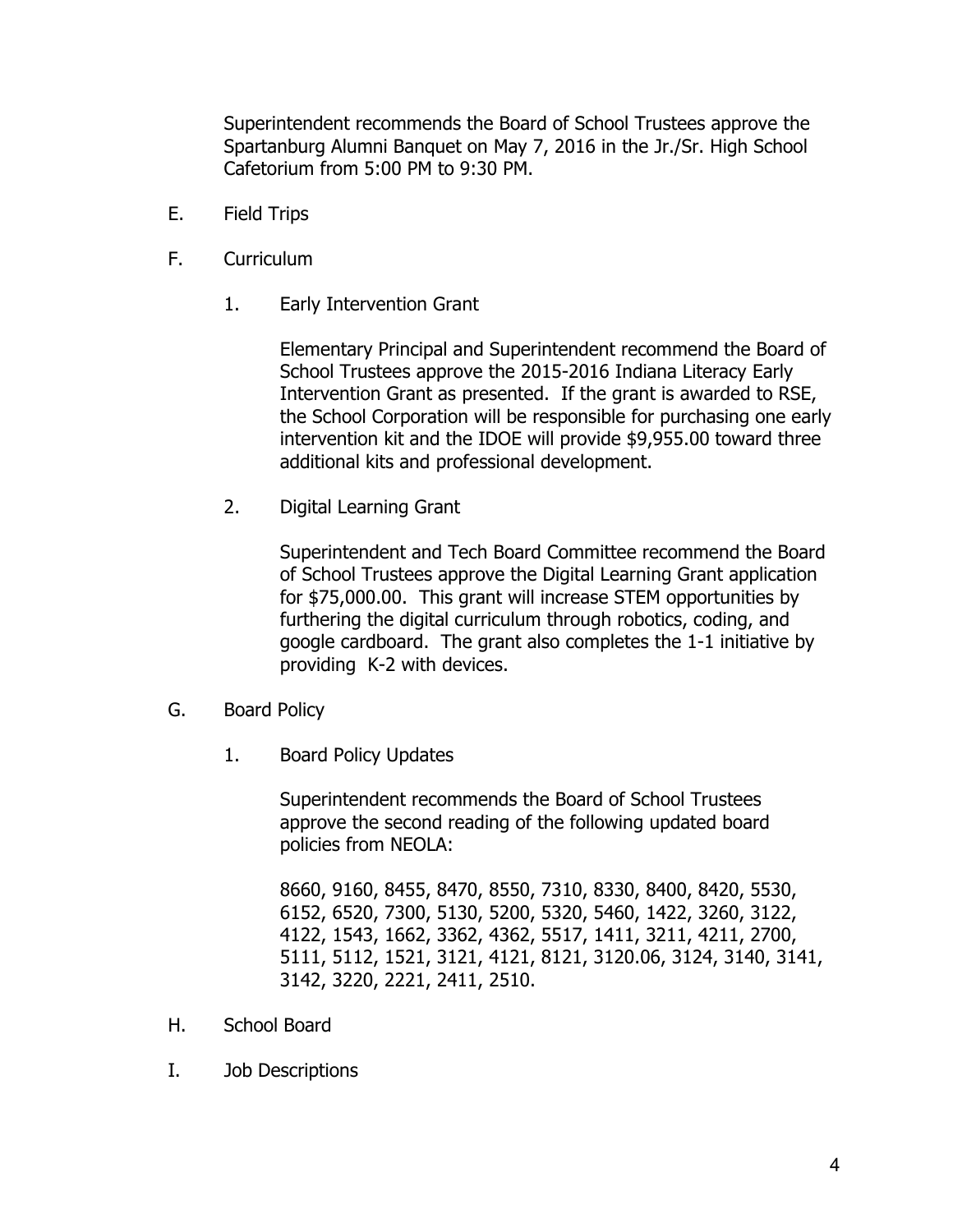- J. Donations
- K. General
	- A. 2016-2017 School Calendar

Superintendent recommends the Board of School Trustees approve the 2016-2017 School Calendar as presented.

B. Athletic Handbook Revisions

Superintendent, High School Principal and Athletic Director recommend the Board of School Trustees approve the revisions to the Athletic Hand book as attached.

### VII. PRINCIPAL REPORTS

- A. Jr./Sr. High School Report
	- 1. Boys Basketball Game at Banker's Life Fieldhouse Update
	- 2. Wellness Night at Varsity Basketball Game on February 12, 2106
- B. Elementary School Report
	- 1. Kindergarten Round-up planned for April 6, 2016, 7:30 to 11:00 AM 11:30 to 2:30 PM.
	- 2. Hat Day fundraiser by Elem Student Council made \$88.05

### VIII. SUPERINTENDENT REPORT

- A. Indiana Department of Education Summary of Expenditures for General Fund July 1, 2014 to June 30, 2015.
- B. Cash Balance and Unencumbered Appropriation Balances--12/31/2015.
- C. Frist Semester Attendance Rates

RSHS – 97.1% RSE 97.1%

D. Maintenance Update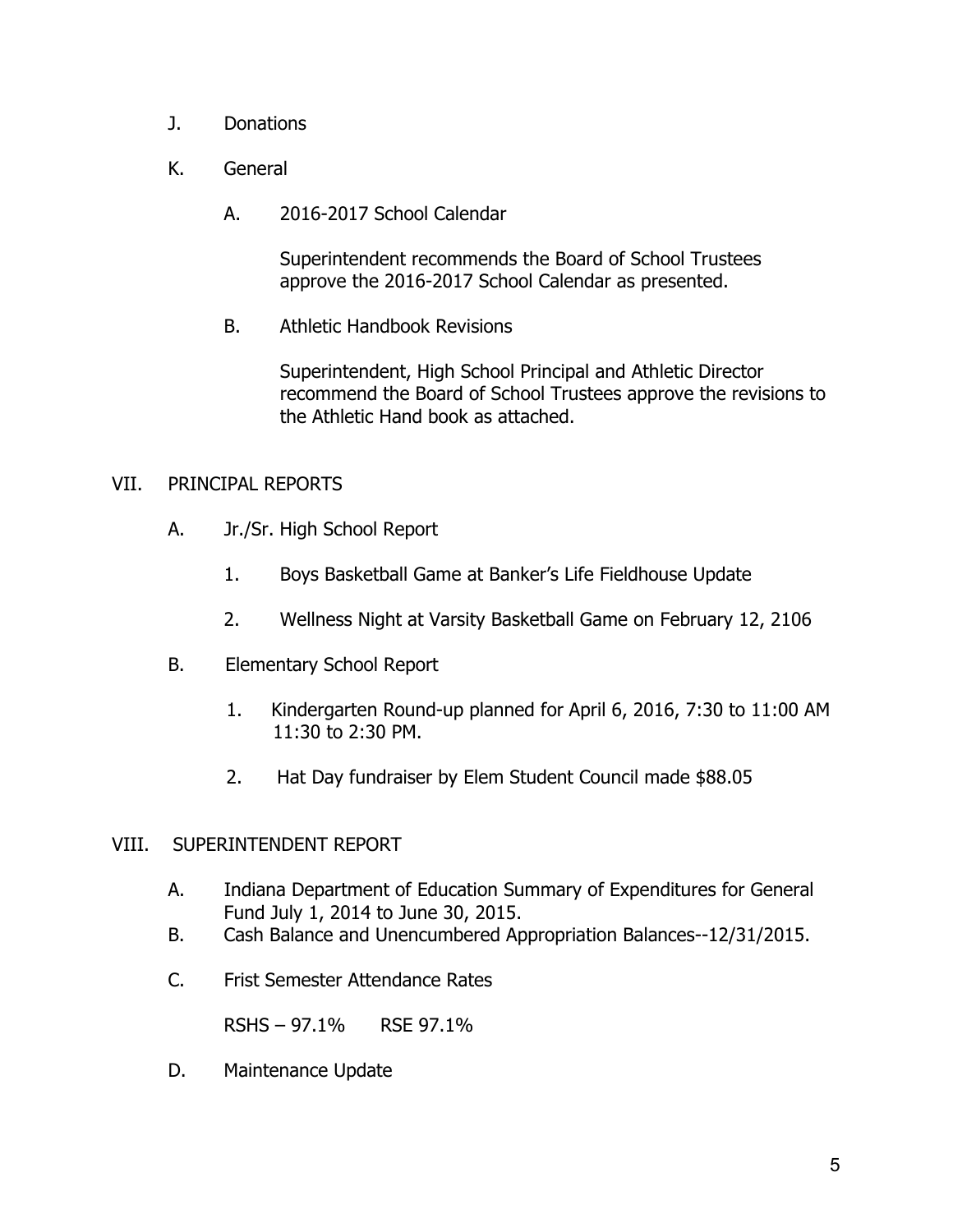- E. 1782 Budget Order Received from DLGF.
	- 1. Assessed Value went up from \$197,767,824 to \$200,492,863.
	- 2. Tax Rate went from \$0.7392 to \$0.7404 (increase by \$0.0012).
	- 3. General Fund appropriation increased from \$3,029,165 to \$3,520,283 as a result of increased enrollment.
	- 4. CPF Budget =  $$560,930$  (decreased by  $$5,318$ ).
	- 5. Transportation Budget =  $$394,671$  (decreased by  $$3,703$ ).
	- 6. Bus Replacement =  $$114,000$  (increased by  $$4,000$ ).
	- 7. Debt Service Fund =  $$551,213$  (decrease  $$415$ ).
- F. Form 9 Financial Report from July 1, 2015 to December 31, 2015 was submitted to the IDOE Office of School Finance on January 29, 2016.
- G. ADM Count official count day is September 18, 2015.

|                         | 5/29          | 8/6/15 | 9/10/2015 | 2/1/2016 |  |  |  |
|-------------------------|---------------|--------|-----------|----------|--|--|--|
| K(.5)                   | 17<br>34      | 39     | 40        | 41       |  |  |  |
| $\mathbf{1}$            | 35            | 29     | 29        | 29       |  |  |  |
| $\overline{2}$          | 38            | 34     | 36        | 38       |  |  |  |
| $\overline{\mathbf{3}}$ | 40            | 39     | 37        | 38       |  |  |  |
| $\overline{4}$          | 35            | 42     | 42        | 45       |  |  |  |
| $\overline{5}$          | 41            | 34     | 34        | 35       |  |  |  |
| $\overline{6}$          | 28            | 44     | 45        | 45       |  |  |  |
| Total                   | 234           | 261    |           | 271      |  |  |  |
|                         | 251           |        | 263       |          |  |  |  |
| $\overline{7}$          | 37            | 31     | 31        | 34       |  |  |  |
| $\, 8$                  | 49            | 41     | 41        | 41       |  |  |  |
| $\boldsymbol{9}$        | 53            | 54     | 53        | 50       |  |  |  |
| 10                      | 35            | 54     | 54        | 50       |  |  |  |
| 11                      | 31            | 33     | 36        | 34       |  |  |  |
| 12                      | 45            | 35     | 32        | 31       |  |  |  |
| <b>HS</b><br>Total      | 250           | 248    | 247       | 240      |  |  |  |
| Elem<br><b>Total</b>    | 234/<br>(251) | 261    | 263       | 511      |  |  |  |

ADM Count ---- 2015-2016 Official Count Days are 9/18/15 and 2/1/2016

Corp. 481/501 509 510 511

## IX. FACULTY, STAFF and/or STUDENT COMMENTS

X. PATRON COMMENTS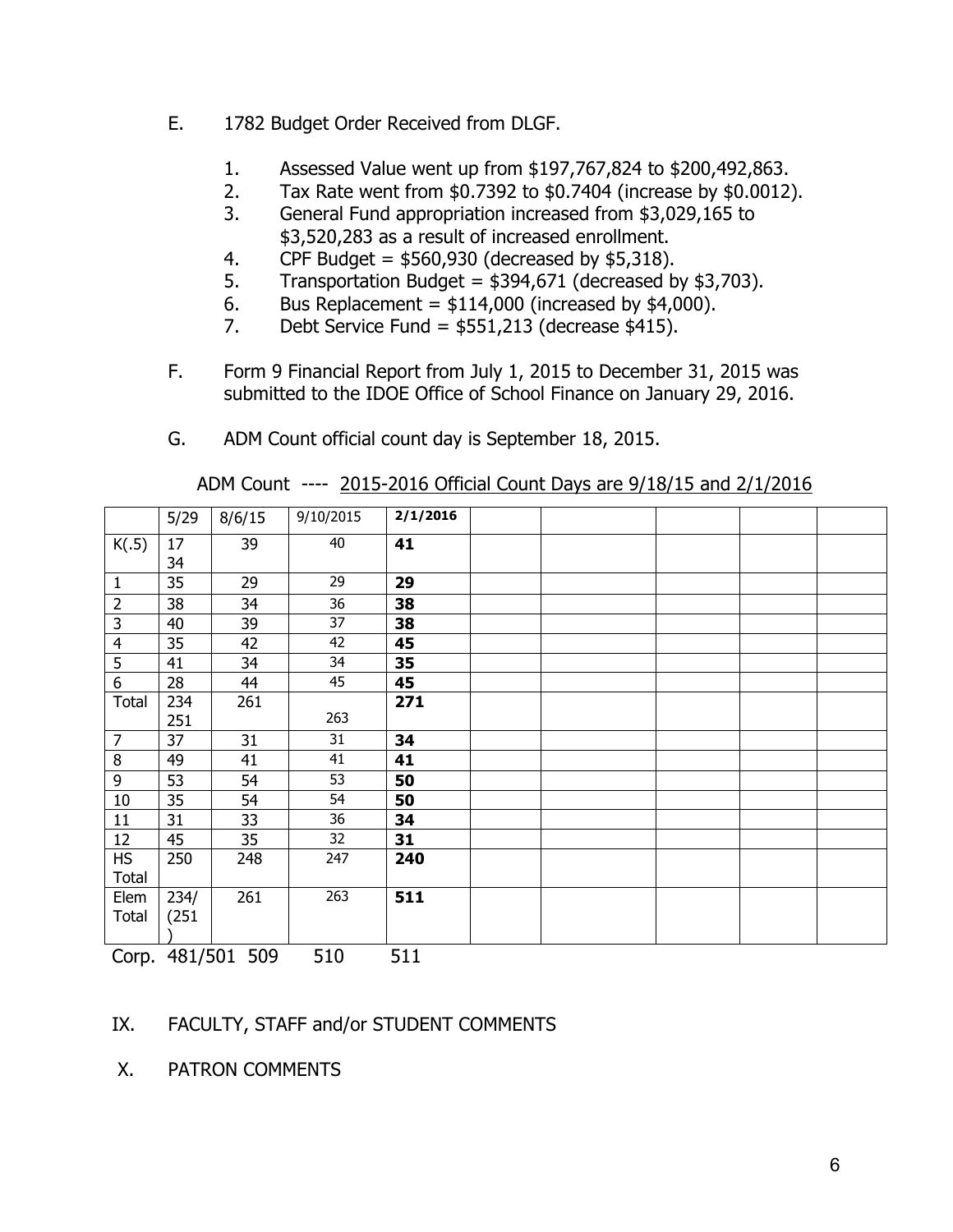- XI. BOARD COMMENTS
- XII. ADJOURNMENT

#### **NEXT MEETING: March 14, 2016 7:30 PM, RSE CAFETERIA**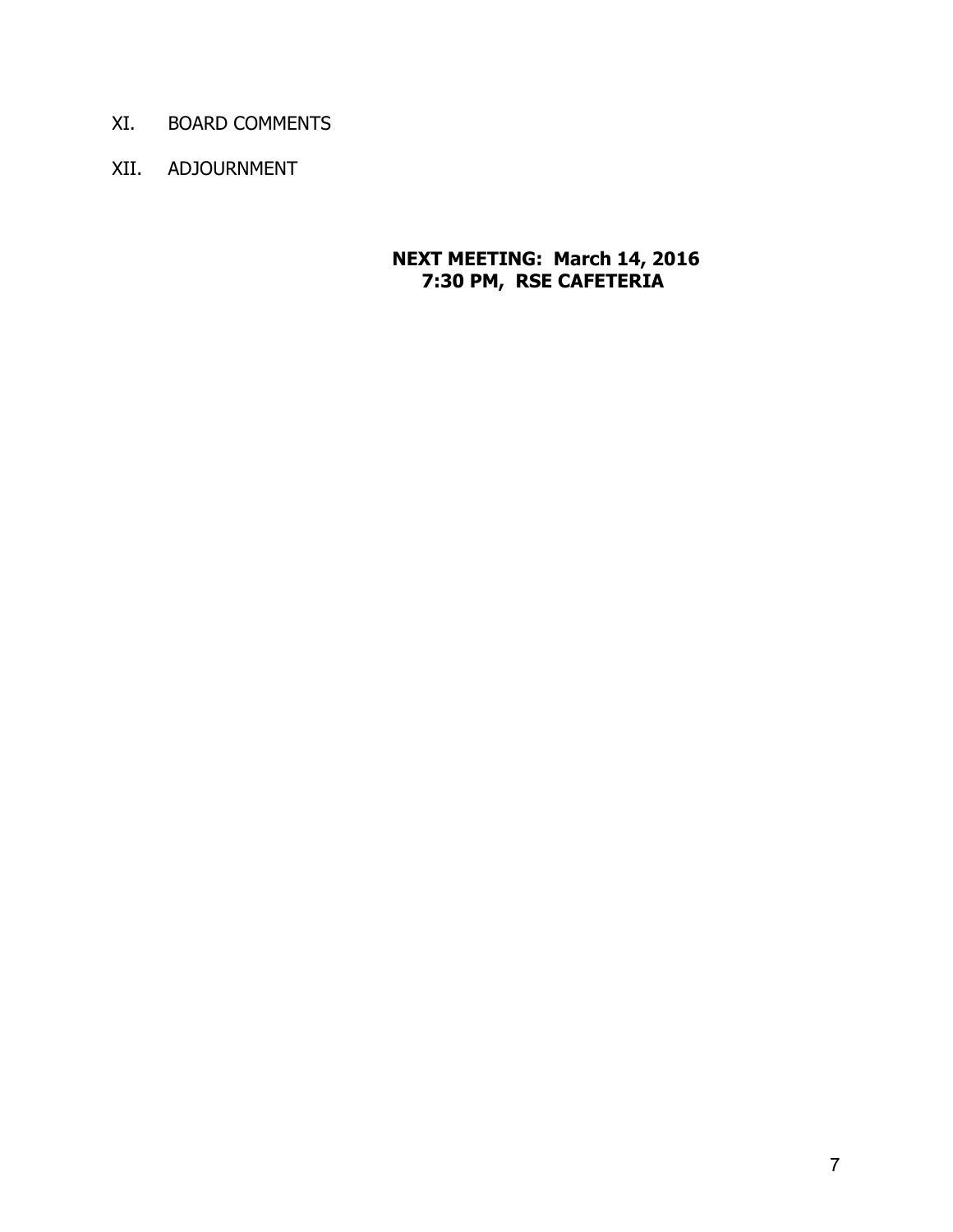#### **WELCOME**  To a Meeting of the **A G E N D A A G E N D A Board of School Trustees Randolph Southern School Corp MONDAY MONDAY One Rebel Drive**<br> **Lynn, IN 47355**<br> **Lynn, IN 47355 Lynn, IN 47355**

### **A D D E N D U M**

#### VI. NEW BUSINESS

B. PERSONNEL